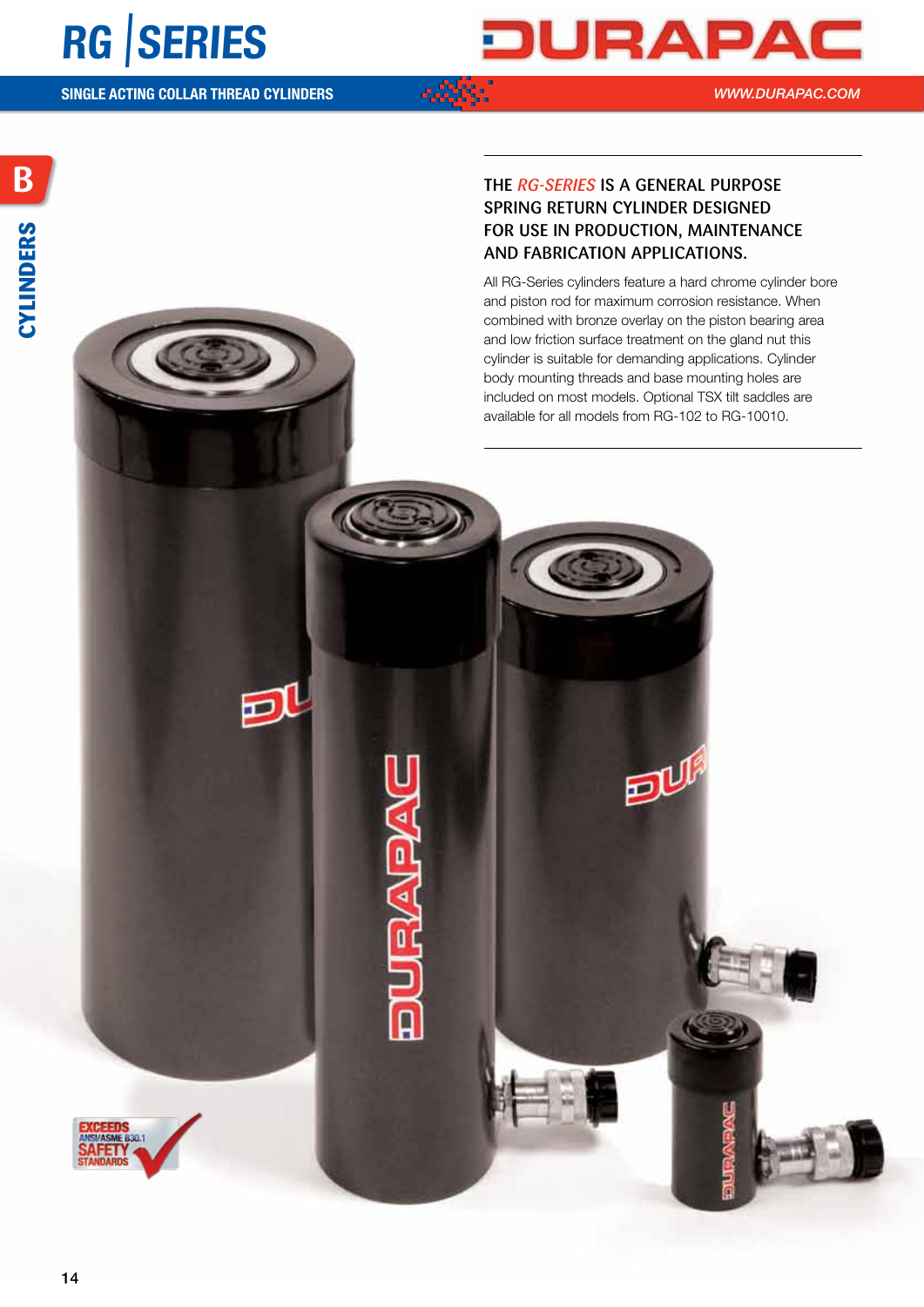# **RG** |**SERIES**

# JURAPAC

*WWW.DURAPAC.COM*

#### **SINGLE ACTING COLLAR THREAD CYLINDERS**



### **Did you know...**

**Durapac** offers a range of piston and base attachments to suit the *RG-series* cylinders. Refer to Cylinder Accessories for more details.





**B**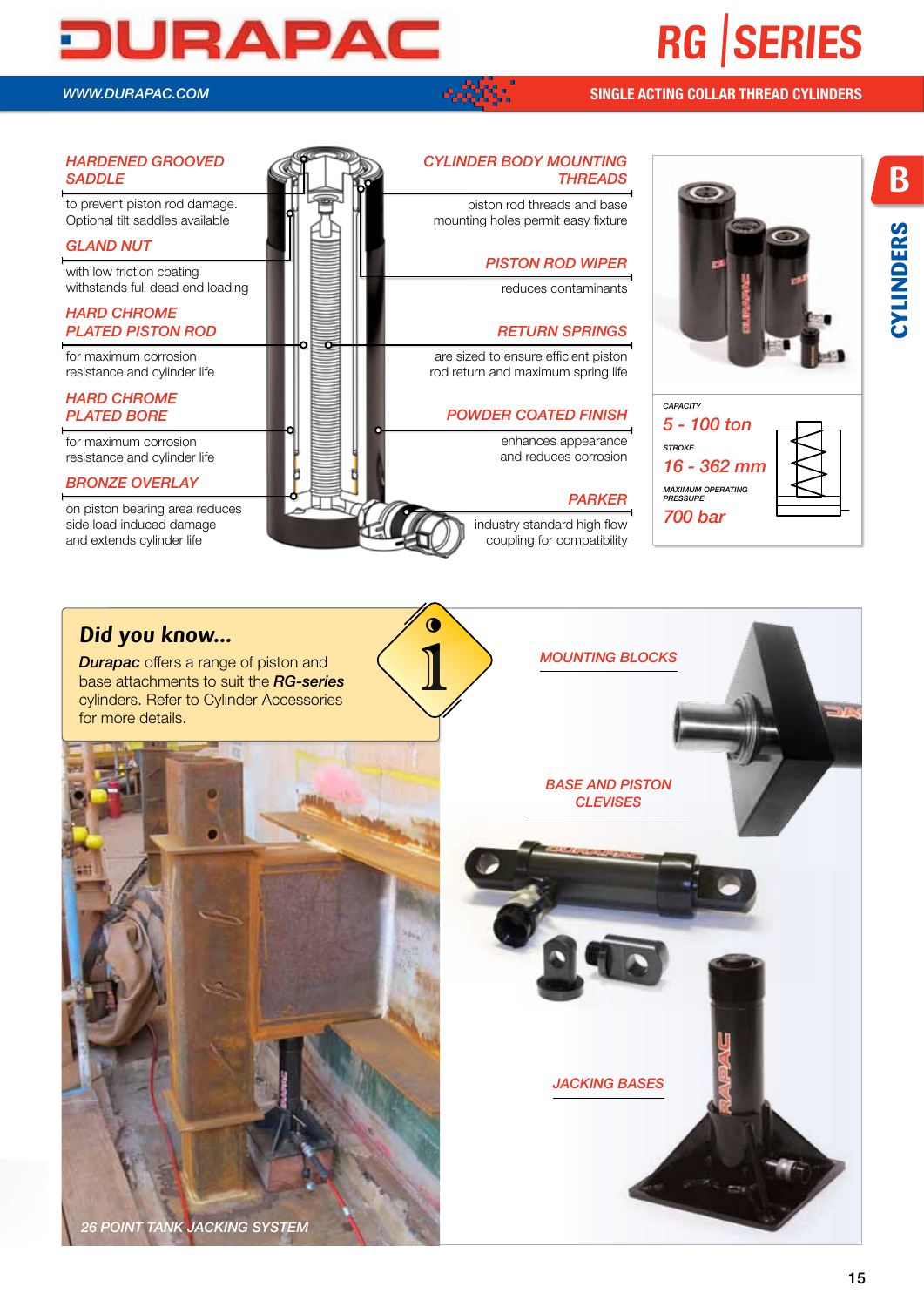## **RG** |**SERIES**

## URAP A

**SINGLE ACTING COLLAR THREAD CYLINDERS**

#### *WWW.DURAPAC.COM*







-52



| <b>Mode</b><br><b>Numbe</b> | Cylinde<br>Capacit |                  | mm)              | .<br>ffectiv       | apacit             | <b>ollaps</b><br>Heigh | <b>Extende</b><br>Height | <b>Jutsid</b><br>amete | Cylinde<br><b>Bore</b> | Pistor<br>Rod | <b>Base to</b><br><b>Advance</b> | tandar<br><b>Saddle</b> | <b>Saddle</b><br><b>rotrusio</b> |
|-----------------------------|--------------------|------------------|------------------|--------------------|--------------------|------------------------|--------------------------|------------------------|------------------------|---------------|----------------------------------|-------------------------|----------------------------------|
|                             |                    | ton* / kl        |                  | Area               | (cm <sup>3</sup> ) | (mm)                   | (mm)                     | (mm)                   | <b>Diamete</b>         | iamet         | Port (mn                         | iamete                  | from                             |
|                             |                    |                  |                  | (cm <sup>2</sup> ) |                    |                        |                          |                        | (mm)                   | (mm)          |                                  | (mm)                    | <b>Piston</b>                    |
|                             |                    |                  |                  |                    |                    |                        |                          |                        |                        |               |                                  |                         | Rod (mm)                         |
| <b>RG-50</b>                |                    | 45               | 16               | 6.5                | 10 <sub>1</sub>    | 41                     | 57                       | 58                     | 28.7                   | 25.4          | 19                               | $\star\star$            | $\star\star$                     |
| <b>RG-51</b>                |                    | 45               | 25               | 6.5                | 16                 | 110                    | 135                      | 38                     | 28.7                   | 25.4          | 19                               | 25                      | 6                                |
| <b>RG-53</b>                |                    | 45               | 76               | 6.5                | 49                 | 165                    | 241                      | 38                     | 28.7                   | 25.4          | 19                               | 25                      | 6                                |
| <b>RG-55</b>                |                    | 45               | 127              | 6.5                | 82                 | 215                    | 342                      | 38                     | 28.7                   | 25.4          | 19                               | 25                      | 6                                |
| <b>RG-57</b>                |                    | 45               | 177              | 6.5                | 114                | 273                    | 450                      | 38                     | 28.7                   | 25.4          | 19                               | 25                      | 6                                |
| <b>RG-59</b>                |                    | 45               | 232              | 6.5                | 150                | 323                    | 555                      | 38                     | 28.7                   | 25.4          | 19                               | 25                      | 6                                |
| <b>RG-101</b>               |                    | $101$            | 26               | 14.5               | 38                 | 89                     | 115                      | 57                     | 42.9                   | 38.1          | 19                               | $\sim$                  | $\sim$ $ \sim$                   |
| RG-102                      |                    | 101              | 54               | 14.5               | 78                 | 121                    | 175                      | 57                     | 42.9                   | 38.1          | 19                               | 35                      | $6\phantom{.}6$                  |
| <b>RG-104</b>               |                    | 101              | 105              | 14.5               | 152                | 171                    | 276                      | 57                     | 42.9                   | 38.1          | 19                               | 35                      | 6                                |
| <b>RG-106</b>               |                    | 101              | 156              | 14.5               | 226                | 247                    | 403                      | 57                     | 42.9                   | 38.1          | 19                               | 35                      | 6                                |
| <b>RG-108</b>               | 10.                | 101              | 203              | 14.5               | 294                | 298                    | 501                      | 57                     | 42.9                   | 38.1          | 19                               | 35                      | 6                                |
| RG-1010                     |                    | 101              | 257              | 14.5               | 372                | 349                    | 606                      | 57                     | 42.9                   | 38.1          | 19                               | 35                      | 6                                |
| RG-1012                     |                    | 101              | 304              | 14.5               | 440                | 400                    | 704                      | 57                     | 42.9                   | 38.1          | 19                               | 35                      | 6                                |
| RG-1014                     |                    | 101              | 356              | 14.5               | 515                | 450                    | 806                      | 57                     | 42.9                   | 38.1          | 19                               | 35                      | 6                                |
| <b>RG-151</b>               |                    | 142              | 25               | 20.3               | 51                 | 124                    | 149                      | 69                     | 50.8                   | 41.4          | 19                               | 38                      | $9$                              |
| <b>RG-152</b>               |                    | 142              | 51               | 20.3               | 103                | 149                    | 200                      | 69                     | 50.8                   | 41.4          | 19                               | 38                      | 9                                |
| <b>RG-154</b>               |                    | 142              | 101              | 20.3               | 205                | 200                    | 301                      | 69                     | 50.8                   | 41.4          | 19                               | 38                      | 9                                |
| RG-156                      | 15 <sup>1</sup>    | 142              | 152              | 20.3               | 308                | 271                    | 423                      | 69                     | 50.8                   | 41.4          | 25                               | 38                      | 9                                |
| <b>RG-158</b>               |                    | $\overline{142}$ | 203              | 20.3               | 411                | 322                    | 525                      | 69                     | 50.8                   | 41.4          | 25                               | 38                      | 9                                |
| RG-1510                     |                    | 142              | 254              | 20.3               | 515                | 373                    | 627                      | 69                     | 50.8                   | 41.4          | 25                               | 38                      | 9                                |
| RG-1512                     |                    | 142              | 305              | 20.3               | 618                | 423                    | 728                      | 69                     | 50.8                   | 41.4          | 25                               | 38                      | 9                                |
| RG-1514                     |                    | 142              | 356              | 20.3               | 721                | 474                    | 830                      | 69                     | 50.8                   | 41.4          | 25                               | 38                      | 9                                |
| <b>RG-251</b>               |                    | 232              | 26               | 33.2               | 86                 | 139                    | 165                      | 85                     | 65.0                   | 57.2          | 25                               | 50                      | 10                               |
| <b>RG-252</b>               |                    | 232              | 50               | 33.2               | 166                | 165                    | 215                      | 85                     | 65.0                   | 57.2          | 25                               | 50                      | 10 <sup>°</sup>                  |
| <b>RG-254</b>               |                    | 232              | 102              | 33.2               | 339                | 215                    | 317                      | 85                     | 65.0                   | 57.2          | 25                               | 50                      | 10                               |
| <b>RG-256</b>               | 25                 | 232              | 158              | 33.2               | 524                | 273                    | 431                      | 85                     | 65.0                   | 57.2          | 25                               | 50                      | 10 <sup>°</sup>                  |
| <b>RG-258</b>               |                    | 232              | 210              | 33.2               | 697                | 323                    | 533                      | 85                     | 65.0                   | 57.2          | 25                               | 50                      | 10                               |
| RG-2510                     |                    | 232              | 261              | 33.2               | 866                | 374                    | 635                      | 85                     | 65.0                   | 57.2          | 25                               | 50                      | 10                               |
| RG-2512                     |                    | 232              | 311              | 33.2               | 1032               | 425                    | 736                      | 85                     | 65.0                   | 57.2          | 25                               | 50                      | 10                               |
| RG-2514                     |                    | 232              | 362              | 33.2               | 1205               | 476                    | 838                      | 85                     | 65.0                   | 57.2          | 25                               | 50                      | 10 <sup>°</sup>                  |
| <b>RG-308</b>               | 30                 | 295              | 209              | 42.1               | 878                | 387                    | 596                      | 101                    | 73.2                   | 57.2          | 57                               | 50                      | 10                               |
| RG-502                      |                    | 498              | 51               | 71.2               | 363                | 176                    | 227                      | 127                    | 95.3                   | 79.5          | 33                               | 71                      | $\mathbf{2}^{\prime}$            |
| <b>RG-504</b>               | 50                 | 498              | 101              | 71.2               | 719                | 227                    | 328                      | 127                    | 95.3                   | 79.5          | 33                               | 71                      | $\overline{2}$                   |
| $RG-506$ <sup>t</sup>       |                    | $\overline{498}$ | $\overline{159}$ | $\overline{71.2}$  | 1,132              | 282                    | 441                      | 127                    | 95.3                   | 79.5          | 35                               | 71                      | $\overline{c}$                   |
| RG-5013                     |                    | 498              | 337              | 71.2               | 2,400              | 460                    | 797                      | 127                    | 95.3                   | 79.5          | 35                               | 71                      | $\overline{c}$                   |
| <b>RG-756</b>               | 75                 | $ 718 $ 156      |                  | 102.6              | 1,600              | 285                    | 441                      | 146                    | 114.3                  | 95.3          | 30                               | 71                      | $\overline{5}$                   |
| RG-7513                     |                    | $718$ 333        |                  | 102.6              | 3,415              | 492                    | 825                      | 146                    | 114.3                  | 95.3          | 30                               | 71                      | $5\phantom{.0}$                  |
| RG-1004                     |                    | 933              | 102              | 133.3              | 1,354              | 205                    | 306                      | 177                    | 130.3                  | 104.9         | 30                               | 71                      | $\overline{2}$                   |
| RG-1006                     | 100                | 933              | 168              | 133.3              | 2,239              | 357                    | 525                      | 177                    | 130.3                  | 104.9         | 41                               | 71                      | $\overline{2}$                   |
| RG-1008                     |                    | 933              | 203              | 133.3              | 2,708              | 357                    | 560                      | 177                    | 130.3                  | 104.9         | 41                               | 71                      | $\overline{2}$                   |
| RG-10010                    |                    | 933              | 260              | 133.3              | 3,465              | 449                    | 709                      | 177                    | 130.3                  | 104.9         | 41                               | 71                      | $\overline{2}$                   |

\* Nominal Cylinder Capacity in ton - see kN values for actual capacity

\*\* RG-50 Cylinder has non-removable grooved saddle and no collar thread

† RG-506 cylinder will not fit into jacking base without welded handle being removed